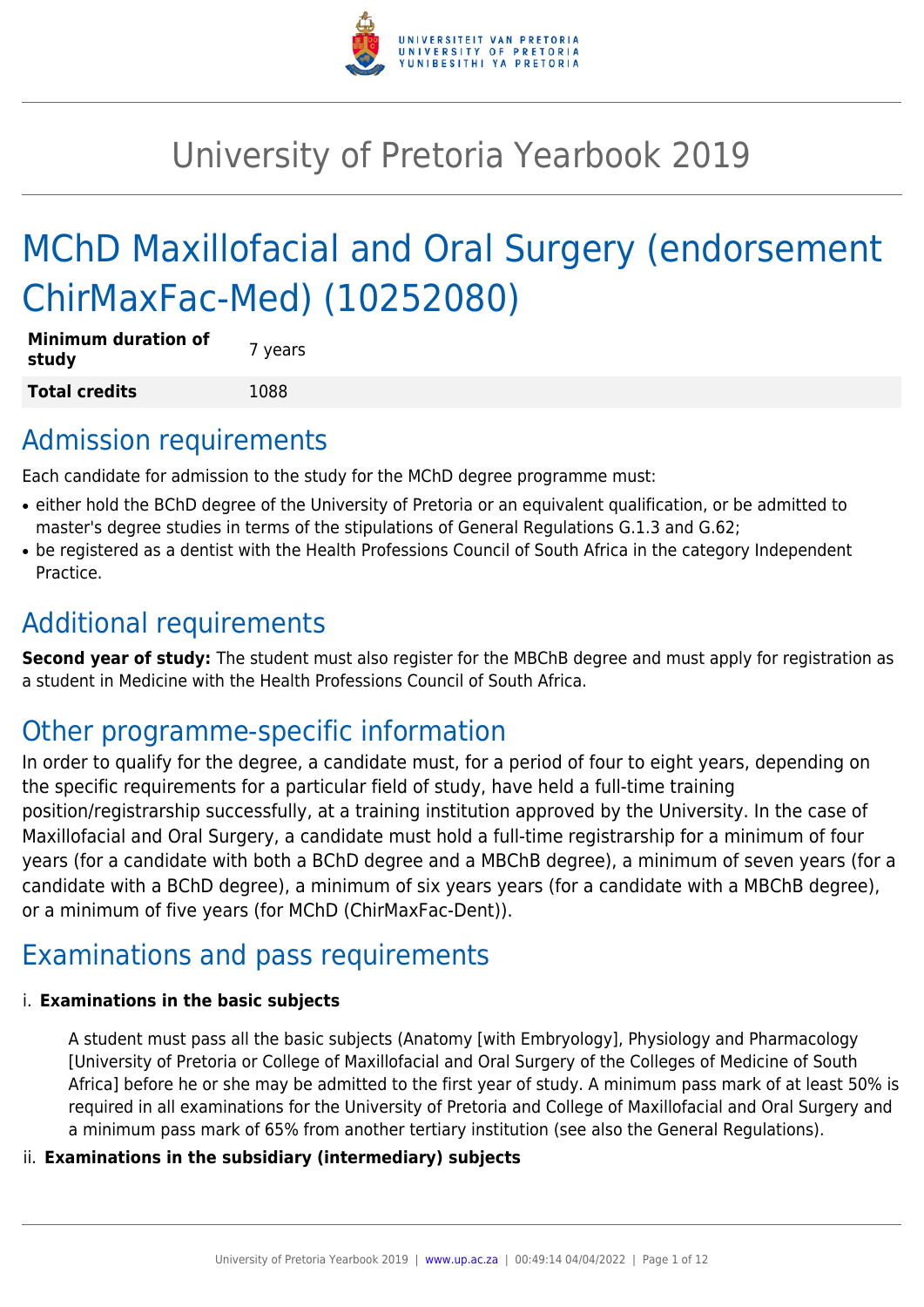

(The minimum pass mark is 50%.)

- a. For the endorsement Maxillofacial Surgery-Medicus, a student has to pass in Principles of surgery in the year of study as indicated, before he or she may continue with the programme.
- b. A student has to pass in Applied oral pathology at least two and a half years prior to the examination in his or her major subject.

These subsidiary subjects may be passed at the University of Pretoria or the College of Maxillofacial and Oral Surgery of the Colleges of Medicine of South Africa.

iii. If a student fails any of the subsidiary subjects Principles of surgery or Applied oral pathology, the relevant head of department may recommend that he or she be admitted to a second examination.

#### iv. **Examination and evaluation in the major subject**

- a. If a student fails his or her major subject, the student has to reapply for admission to the final examination of the College of Maxillofacial and Oral Surgery of the Colleges of Medicine of South Africa.
- b. In the light of the fact that a postgraduate student may repeat an examination in any subject only once, a student who fails a second examination, will have to discontinue the programme.
- c. If a student has been admitted to a second examination in the major subject, the relevant head of department will determine whether he or she should vacate the registrarship at the end of the training period. The student has to vacate the registrarship immediately after the second examination has been completed.
- d. Subminimum: A student must obtain a subminimum of 60% in the clinical section (operation and short cases) of the examination, with a subminimum of 50% in all the other sections for the master's degree. He or she must also comply with the requirements regarding the number of operation procedures performed in each section, as required by the relevant head of department. A final mark of at least 50% is required in order to pass in a subject.
- e. In addition to the stipulations already mentioned, the student must submit and pass a mini-dissertation (endorsement Maxillofacial Surgery-Med) or a dissertation (endorsement Maxillofacial Surgery-Dent), on an approved topic related to the major subject and submit a manuscript as required (see also the General Regulations). A complete record of operations (as a logbook) must also be submitted.

(v) The master's degree can only be conferred after the National Professional Examination [FCMFOS(SA)] has been passed (as this master's degree and the Fellowship may be used as an interwoven final equivalence examination).

### Exemption

Exemption may be granted by the Dean, on the recommendation of the relevant head of department by virtue of comparable training and/or experience in terms of the requirements of School Regulations, with the proviso that exemption from the examination and evaluation in the major subject may not be granted.

**Please note**: The regulations of the Health Professions Council of South Africa, as published in the Government Gazette No. 4631 of 11 January 1991 – Notice No. R.40 (as amended), will be used as a criterion in determining the period of exemption.

## Pass with distinction

A student who obtains a final mark of at least 75% (on the first attempt) in the major subject, qualifies to obtain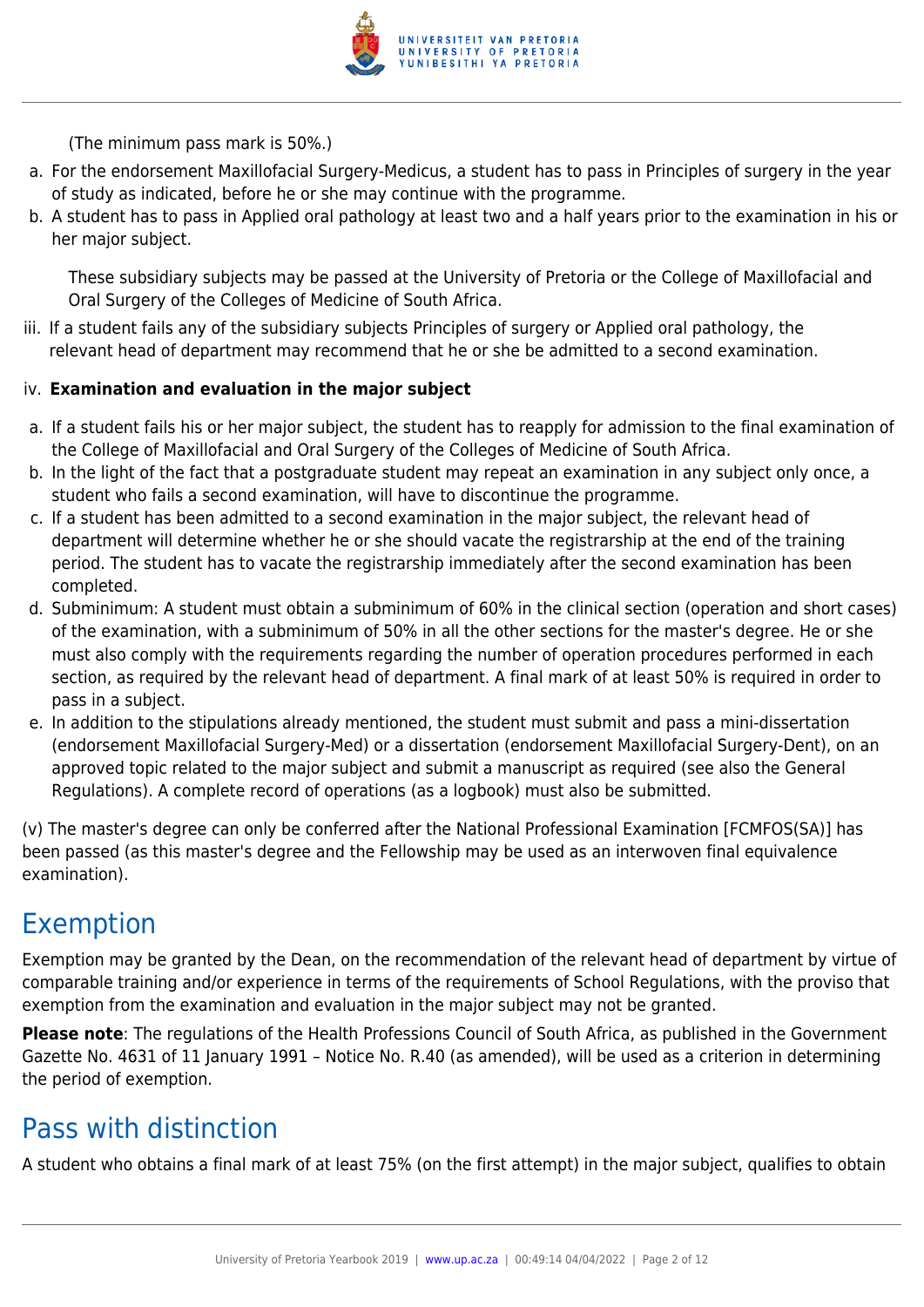

the degree with distinction.

# General information

- 1. The content of the basic subjects, subsidiary subjects and attendance courses will be determined by the relevant head of department in consultation with the head of the department at Dentistry or Medicine.
- 2. General information concerning content and extent of the basic and subsidiary subjects is available at the relevant department.
- 3. Students have to ensure that certificates of satisfactory preparation are acquired in all the attendance courses.

# **Maxillofacial and Oral Surgery**

#### **Major subject:**

Maxillofacial and oral surgery: Experience is acquired through practical and clinical training and supplemented by seminars, discussions, papers and research. Diagnosis, planning, surgical and secondary treatment of diseases, injuries and defects of the human mouth, jaws, face and related structures.

#### **Subsidiary (intermediary) subject:**

Principles of surgery: Instruction mainly by the departments of Surgery (and its divisions), Neurosurgery, Otorhinolaryngology, Ophthalmology and Family Medicine. This training takes place over nine months. Instruction in the subsidiary subject: Principles of surgery:

#### **Endorsement ChirMaxFac-Med BVC 806**

General Surgery (including Paediatric Surgery): 2 months Intensive Care: 2 months Neurosurgery: 2 months Ophthalmology: 1 month Otorhinolaryngology: 1 month Plastic Surgery: 1 month Applied Oral Pathology: 3 months

#### **Endorsement ChirMaxFac-Dent BVC 807**

Distress Unit (Family Medicine): 1 month General Surgery (including Paediatric Surgery): 1 month Intensive Care: 2 months Neurosurgery: 2 months Ophthalmology: 1 month Otorhinolaryngology: 1 month Plastic Surgery: 1 month Applied Oral Pathology: 3 months

#### **General information concerning the endorsements ChirMaxFac-Med and ChirMaxFac-Dent**

- 1. A candidate with a BChD or BDS degree should preferably enrol for the MChD(ChirMaxFac-Med) programme.
- 2. Permission is granted to a student for (ChirMaxFac-Med) to register simultaneously for the postgraduate and undergraduate programmes as applicable. At the end of the programme the student will have complied with all the requirements for the BChD, MBChB and MChD degrees.
- 3. The content of the basic and subsidiary (intermediary) subjects and attendance courses will be determined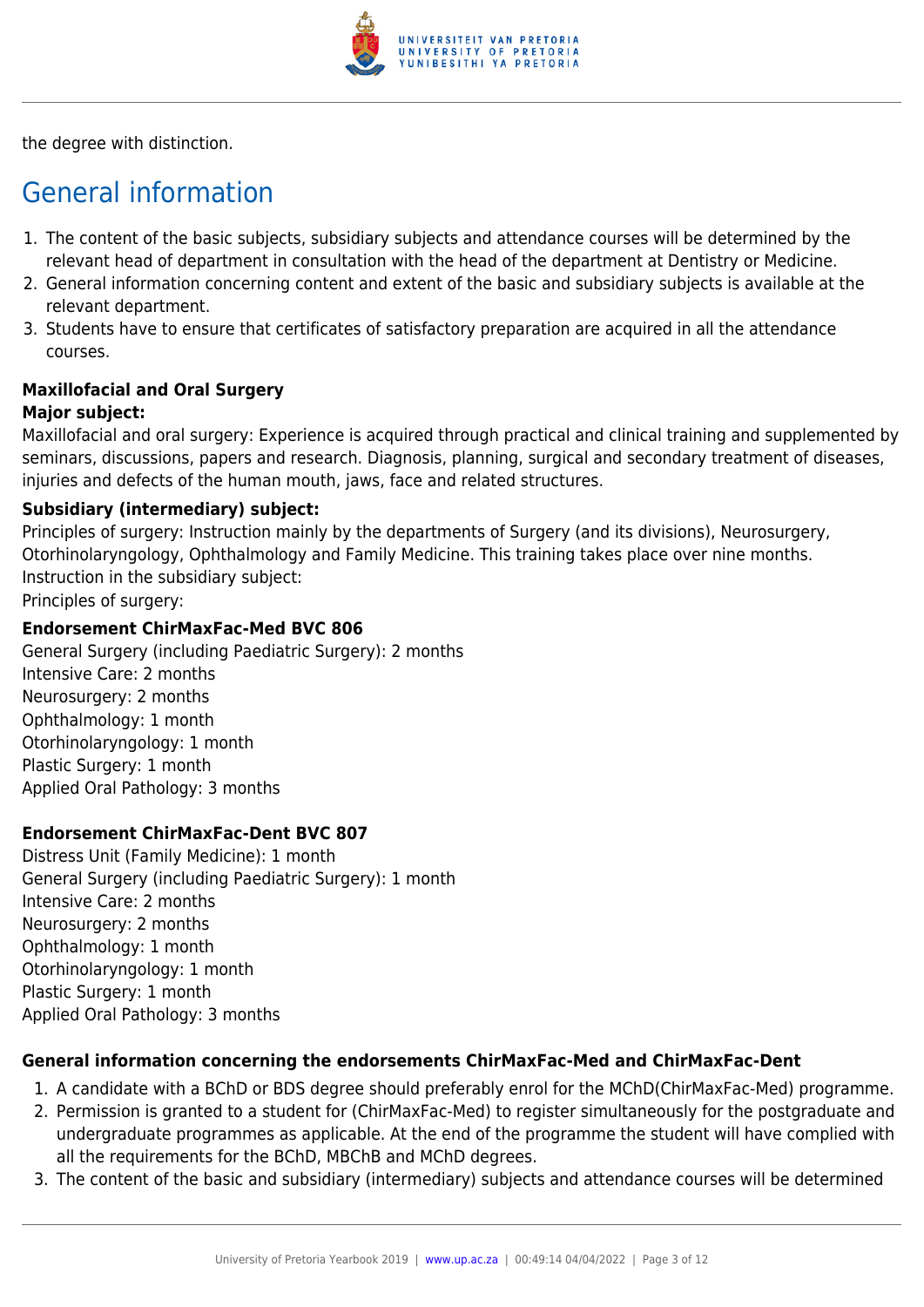

by the relevant head of department, in consultation with the Department of Maxillofacial and Oral Surgery.

- 4. Basic and subsidiary (intermediary) subjects: Acknowledgement of basic and/or subsidiary (intermediary) subjects may be granted if all the particular subjects have already been passed at an approved institution such as the Colleges of South Africa (College of Maxillofacial and Oral Surgery) as recommended by the relevant head of department.
- 5. Pharmacology as a basic subject has to be passed as a prerequisite before the first year of study, should all other basic subjects be acknowledged by an approved institution.
- 6. Instruction in the major subject extends over a minimum period of three years, of which the first year mainly concentrates on minor oral surgery.
- 7. A student for the endorsement ChirMaxFac-Med can only fulfil his or her clinical obligations in Principles of Surgery after he or she has complied with the requirements for the MBChB degree, as well as having completed the Certificate for Advanced Trauma Life Support (ATLS) (before commencing the registrarship).
- 8. The instruction in the last two years in the major subject takes place only after having successfully completed the subsidiary subjects.
- 9. The first year of registrarship is acknowledged as an additional year of experience for Medicine and Dentistry if the training in Maxillofacial and Oral Surgery is discontinued. However, a student who discontinues one of the subjects must resign from the registrarship immediately.
- 10. The basic subjects for Maxillofacial and Oral Surgery (endorsements ChirMaxFax-Med and ChirMaxFac-Dent) are identical.
- 11. The requirements for the major subject are: Submission of a mini-dissertation (endorsement ChirMaxFac-Med) and a dissertation (endorsement ChirMaxFac-Dent), a letter from an appropriate journal editor, acknowledging receipt of the draft manuscript, surgical portfolio (logbook) with minimum cases treated per surgical section, a prescribed summary of case reports, any publications, research abstracts, examination in a surgical procedure and examination in patient short cases conducted under examination conditions.
- 12. A student may only proceed with the final FC MFOS (SA) examination after fulfilling the requirements for the MChD(ChirMaxFac-Med or -Dent) as stipulated in 11. above.
- 13. The MChD(ChirMaxFac-Med or -Dent) may only be awarded after successfully passing the final examination for the FC MFOS (SA).
- 14. Costs or fees for any examination(s) and registration at the Colleges of Medicine of South Africa have to be met by the student.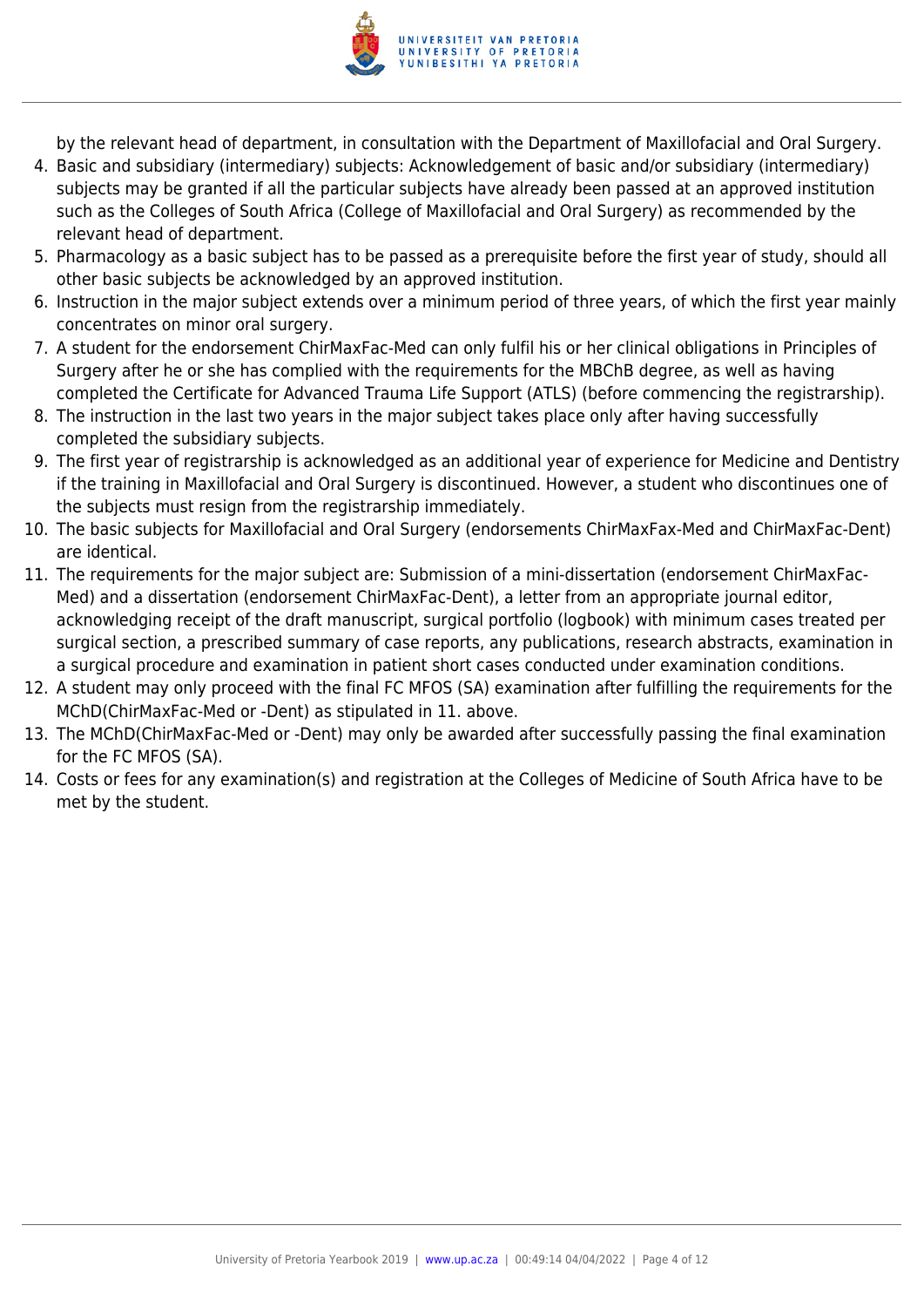

**Minimum credits: 856**

### **Core modules**

#### **Anatomy 870 (ANA 870)**

| <b>Module credits</b>         | 36.00                          |
|-------------------------------|--------------------------------|
| <b>Prerequisites</b>          | No prerequisites.              |
| <b>Language of tuition</b>    | Module is presented in English |
| <b>Department</b>             | Anatomy                        |
| <b>Period of presentation</b> | Year                           |

### **General pathology 808 (APA 808)**

| <b>Module credits</b>         | 24.00                          |
|-------------------------------|--------------------------------|
| <b>Prerequisites</b>          | No prerequisites.              |
| Language of tuition           | Module is presented in English |
| <b>Department</b>             | Anatomical Pathology           |
| <b>Period of presentation</b> | Year                           |

### **Ethics and human rights 800 (EHR 800)**

| <b>Module credits</b>         | 0.00                           |
|-------------------------------|--------------------------------|
| <b>Prerequisites</b>          | No prerequisites.              |
| Language of tuition           | Module is presented in English |
| <b>Department</b>             | <b>School of Dentistry</b>     |
| <b>Period of presentation</b> | Year                           |

#### **Pharmacology 806 (FAR 806)**

| <b>Module credits</b>         | 36.00                          |
|-------------------------------|--------------------------------|
| <b>Prerequisites</b>          | No prerequisites.              |
| <b>Contact time</b>           | 1 discussion class per week    |
| <b>Language of tuition</b>    | Module is presented in English |
| <b>Department</b>             | Pharmacology                   |
| <b>Period of presentation</b> | Year                           |
| <b>Module content</b>         |                                |

\*Attendance module only

#### **Physiology 806 (FSG 806)**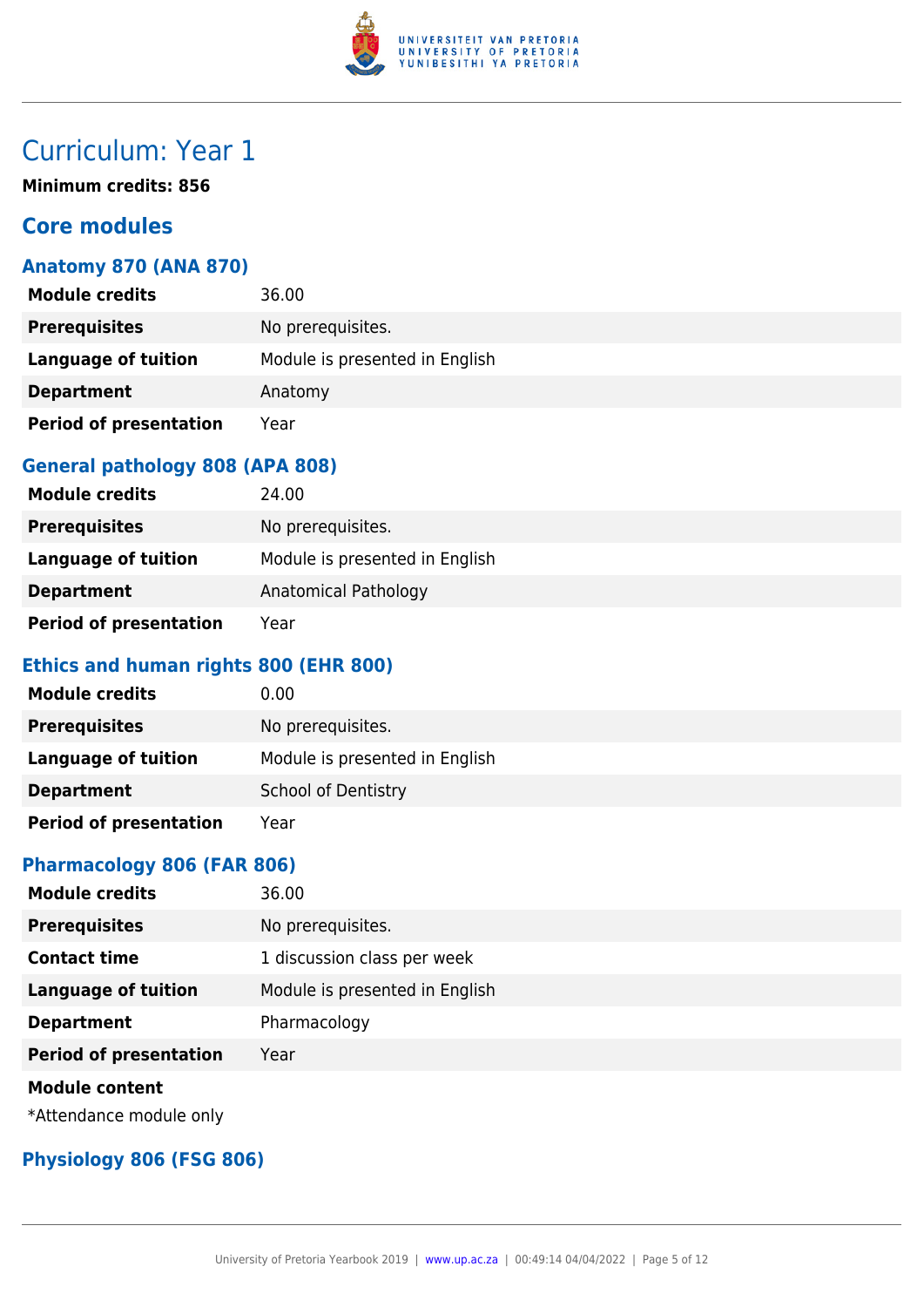

| <b>Module credits</b>         | 36.00                          |
|-------------------------------|--------------------------------|
| <b>Prerequisites</b>          | No prerequisites.              |
| Language of tuition           | Module is presented in English |
| <b>Department</b>             | Physiology                     |
| <b>Period of presentation</b> | Year                           |

#### **Maxillo-facial and oral surgery 802 (KGM 802)**

| <b>Module credits</b>         | 700.00                                          |
|-------------------------------|-------------------------------------------------|
| <b>Prerequisites</b>          | No prerequisites.                               |
| <b>Contact time</b>           | 1 discussion class per week, 1 seminar per week |
| <b>Language of tuition</b>    | Module is presented in English                  |
| <b>Department</b>             | Maxillo Facial and Oral Surgery                 |
| <b>Period of presentation</b> | Year                                            |

#### **Oral Pathology 805 (MPG 805)**

| <b>Module credits</b>         | 24.00                           |
|-------------------------------|---------------------------------|
| <b>Prerequisites</b>          | No prerequisites.               |
| <b>Contact time</b>           | 1 discussion class per week     |
| <b>Language of tuition</b>    | Module is presented in English  |
| <b>Department</b>             | Oral Pathology and Oral Biology |
| <b>Period of presentation</b> | Year                            |

### **Applied research methodology 802 (TNM 802)**

| <b>Module credits</b><br>0.00         |                                |
|---------------------------------------|--------------------------------|
| Language of tuition                   | Module is presented in English |
| <b>Department</b>                     | Health Sciences Deans Office   |
| <b>Period of presentation</b><br>Year |                                |

#### **Module content**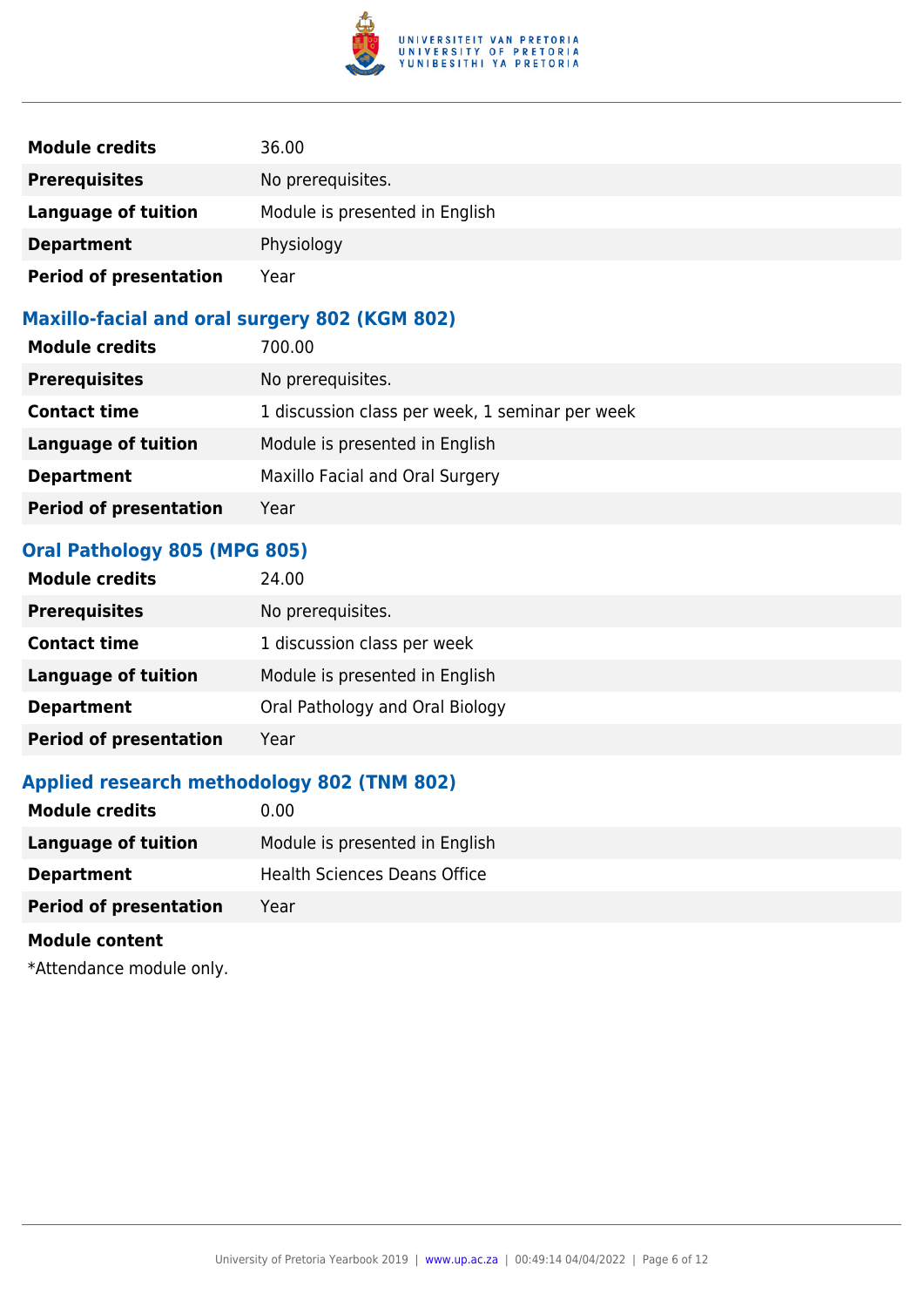

**Minimum credits: 700**

### **Core modules**

#### **Ethics and human rights 800 (EHR 800)**

| <b>Module credits</b>         | 0.00                           |
|-------------------------------|--------------------------------|
| <b>Prerequisites</b>          | No prerequisites.              |
| <b>Language of tuition</b>    | Module is presented in English |
| <b>Department</b>             | <b>School of Dentistry</b>     |
| <b>Period of presentation</b> | Year                           |

#### **Maxillo-facial and oral surgery 802 (KGM 802)**

| <b>Module credits</b>         | 700.00                                          |
|-------------------------------|-------------------------------------------------|
| <b>Prerequisites</b>          | No prerequisites.                               |
| <b>Contact time</b>           | 1 discussion class per week, 1 seminar per week |
| <b>Language of tuition</b>    | Module is presented in English                  |
| <b>Department</b>             | Maxillo Facial and Oral Surgery                 |
| <b>Period of presentation</b> | Year                                            |

#### **Applied research methodology 802 (TNM 802)**

| <b>Module credits</b>         | 0.00                           |
|-------------------------------|--------------------------------|
| Language of tuition           | Module is presented in English |
| <b>Department</b>             | Health Sciences Deans Office   |
| <b>Period of presentation</b> | Year                           |
|                               |                                |

#### **Module content**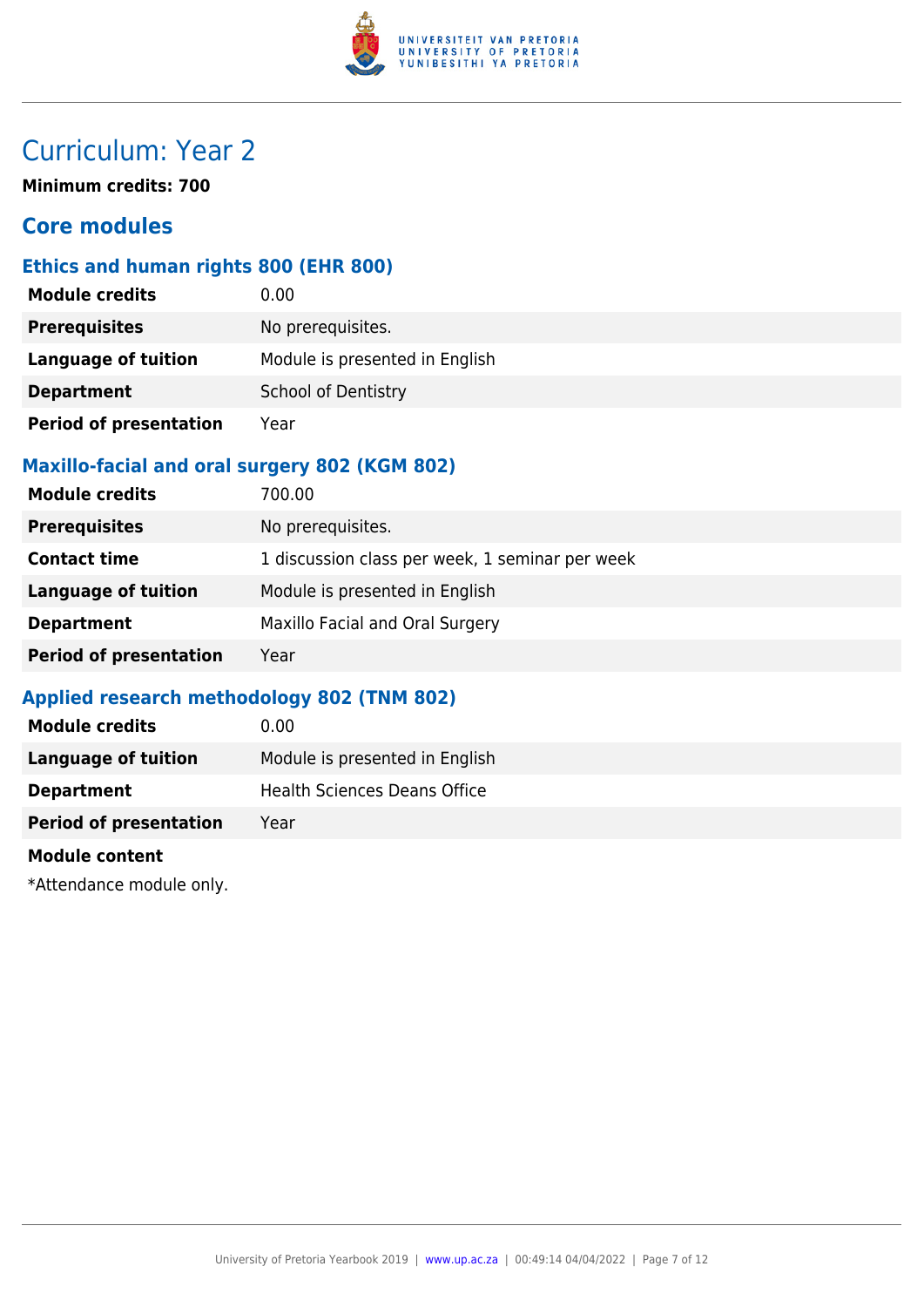

**Minimum credits: 700**

### **Core modules**

#### **Ethics and human rights 800 (EHR 800)**

| <b>Module credits</b>         | 0.00                           |
|-------------------------------|--------------------------------|
| <b>Prerequisites</b>          | No prerequisites.              |
| <b>Language of tuition</b>    | Module is presented in English |
| <b>Department</b>             | <b>School of Dentistry</b>     |
| <b>Period of presentation</b> | Year                           |

#### **Maxillo-facial and oral surgery 802 (KGM 802)**

| <b>Module credits</b>         | 700.00                                          |
|-------------------------------|-------------------------------------------------|
| <b>Prerequisites</b>          | No prerequisites.                               |
| <b>Contact time</b>           | 1 discussion class per week, 1 seminar per week |
| <b>Language of tuition</b>    | Module is presented in English                  |
| <b>Department</b>             | Maxillo Facial and Oral Surgery                 |
| <b>Period of presentation</b> | Year                                            |

#### **Applied research methodology 802 (TNM 802)**

| <b>Module credits</b>         | 0.00                           |
|-------------------------------|--------------------------------|
| Language of tuition           | Module is presented in English |
| <b>Department</b>             | Health Sciences Deans Office   |
| <b>Period of presentation</b> | Year                           |
|                               |                                |

#### **Module content**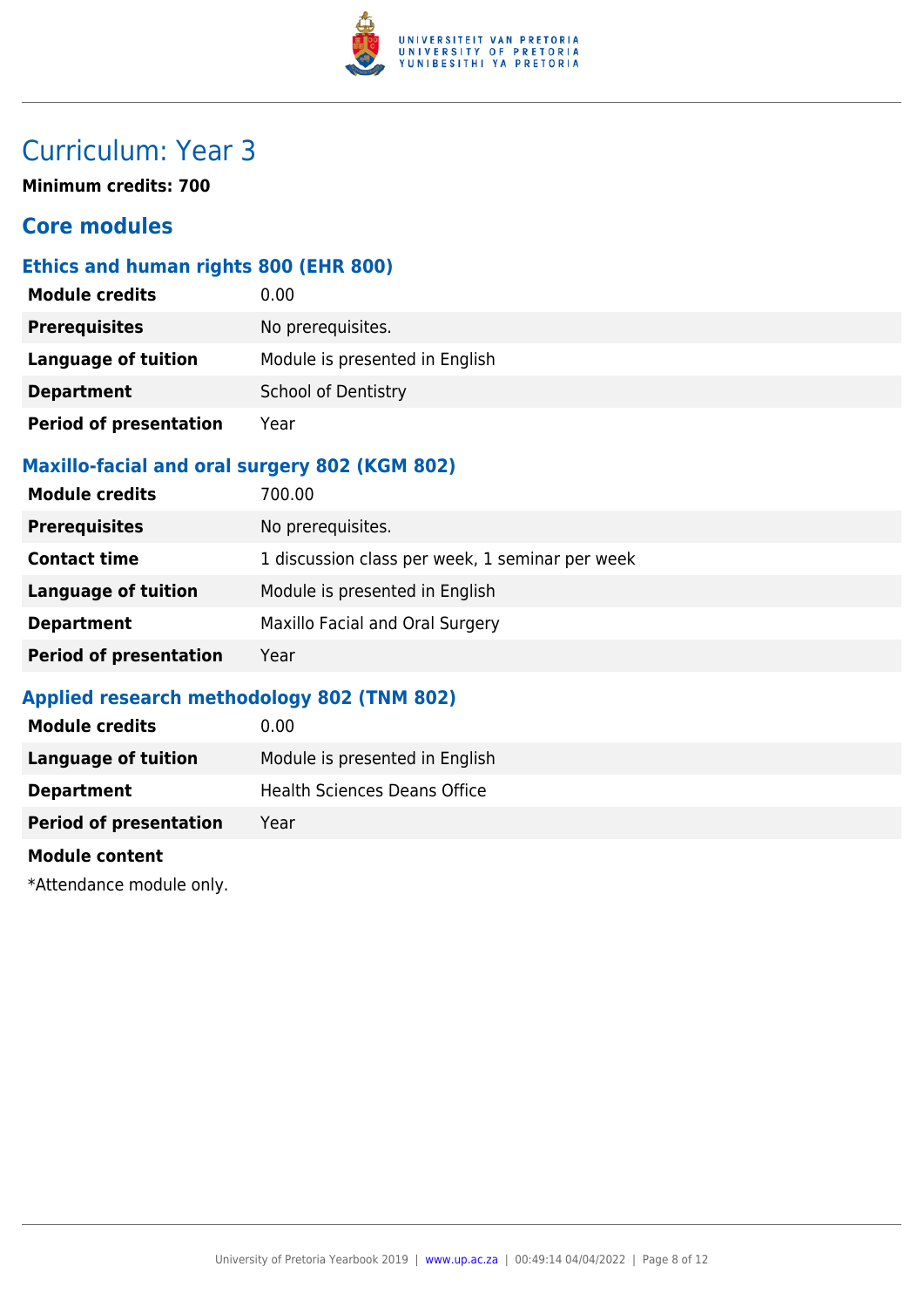

**Minimum credits: 700**

### **Core modules**

#### **Ethics and human rights 800 (EHR 800)**

| <b>Module credits</b>         | 0.00                           |
|-------------------------------|--------------------------------|
| <b>Prerequisites</b>          | No prerequisites.              |
| <b>Language of tuition</b>    | Module is presented in English |
| <b>Department</b>             | <b>School of Dentistry</b>     |
| <b>Period of presentation</b> | Year                           |

#### **Maxillo-facial and oral surgery 802 (KGM 802)**

| <b>Module credits</b>         | 700.00                                          |
|-------------------------------|-------------------------------------------------|
| <b>Prerequisites</b>          | No prerequisites.                               |
| <b>Contact time</b>           | 1 discussion class per week, 1 seminar per week |
| <b>Language of tuition</b>    | Module is presented in English                  |
| <b>Department</b>             | Maxillo Facial and Oral Surgery                 |
| <b>Period of presentation</b> | Year                                            |

#### **Applied research methodology 802 (TNM 802)**

| <b>Module credits</b>         | 0.00                           |
|-------------------------------|--------------------------------|
| Language of tuition           | Module is presented in English |
| <b>Department</b>             | Health Sciences Deans Office   |
| <b>Period of presentation</b> | Year                           |
|                               |                                |

#### **Module content**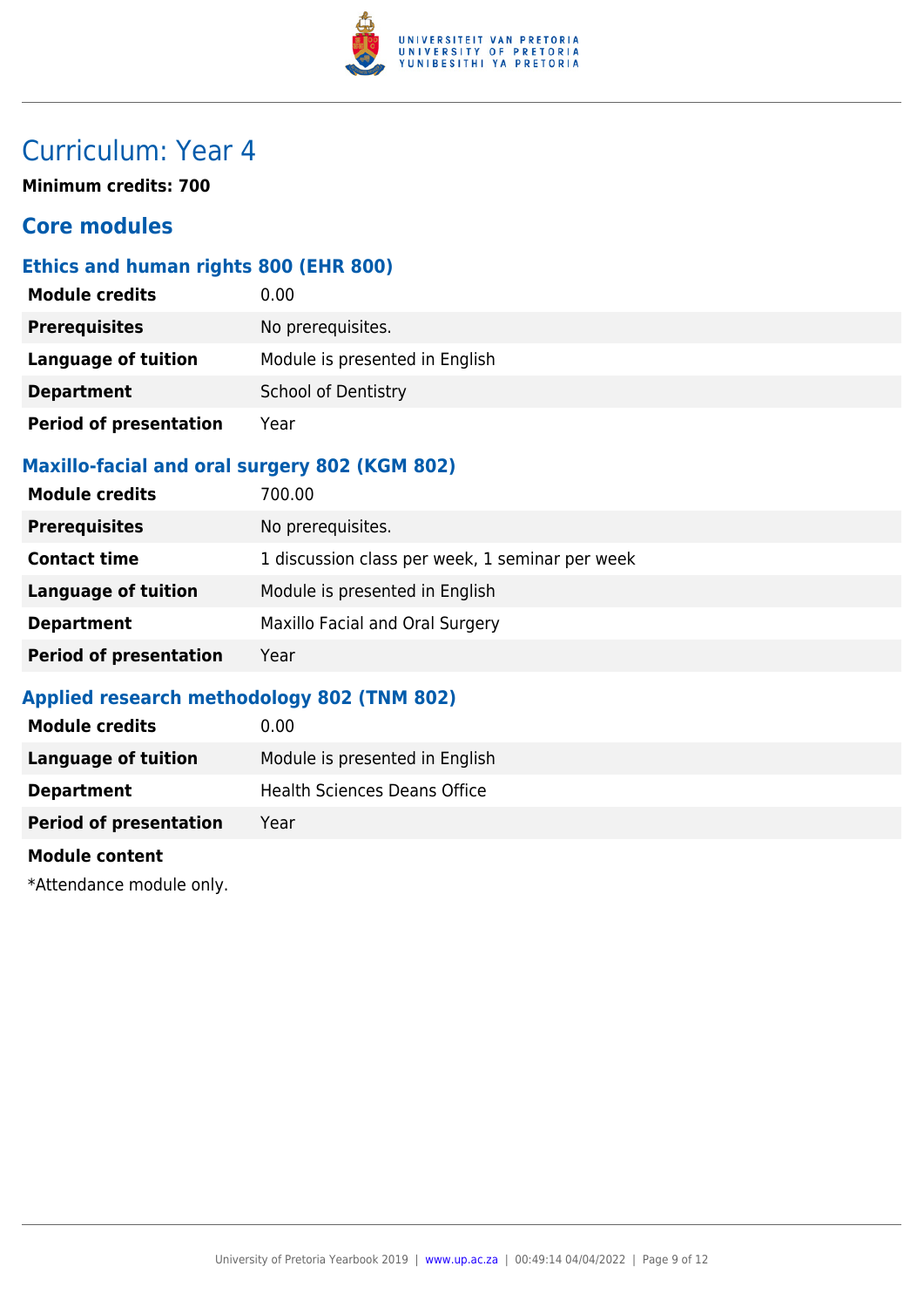

**Minimum credits: 700**

### **Core modules**

#### **Ethics and human rights 800 (EHR 800)**

| <b>Module credits</b>         | 0.00                           |
|-------------------------------|--------------------------------|
| <b>Prerequisites</b>          | No prerequisites.              |
| <b>Language of tuition</b>    | Module is presented in English |
| <b>Department</b>             | <b>School of Dentistry</b>     |
| <b>Period of presentation</b> | Year                           |

#### **Maxillo-facial and oral surgery 802 (KGM 802)**

| <b>Module credits</b>         | 700.00                                          |
|-------------------------------|-------------------------------------------------|
| <b>Prerequisites</b>          | No prerequisites.                               |
| <b>Contact time</b>           | 1 discussion class per week, 1 seminar per week |
| <b>Language of tuition</b>    | Module is presented in English                  |
| <b>Department</b>             | Maxillo Facial and Oral Surgery                 |
| <b>Period of presentation</b> | Year                                            |

#### **Applied research methodology 802 (TNM 802)**

| <b>Module credits</b>         | 0.00                           |
|-------------------------------|--------------------------------|
| Language of tuition           | Module is presented in English |
| <b>Department</b>             | Health Sciences Deans Office   |
| <b>Period of presentation</b> | Year                           |
|                               |                                |

#### **Module content**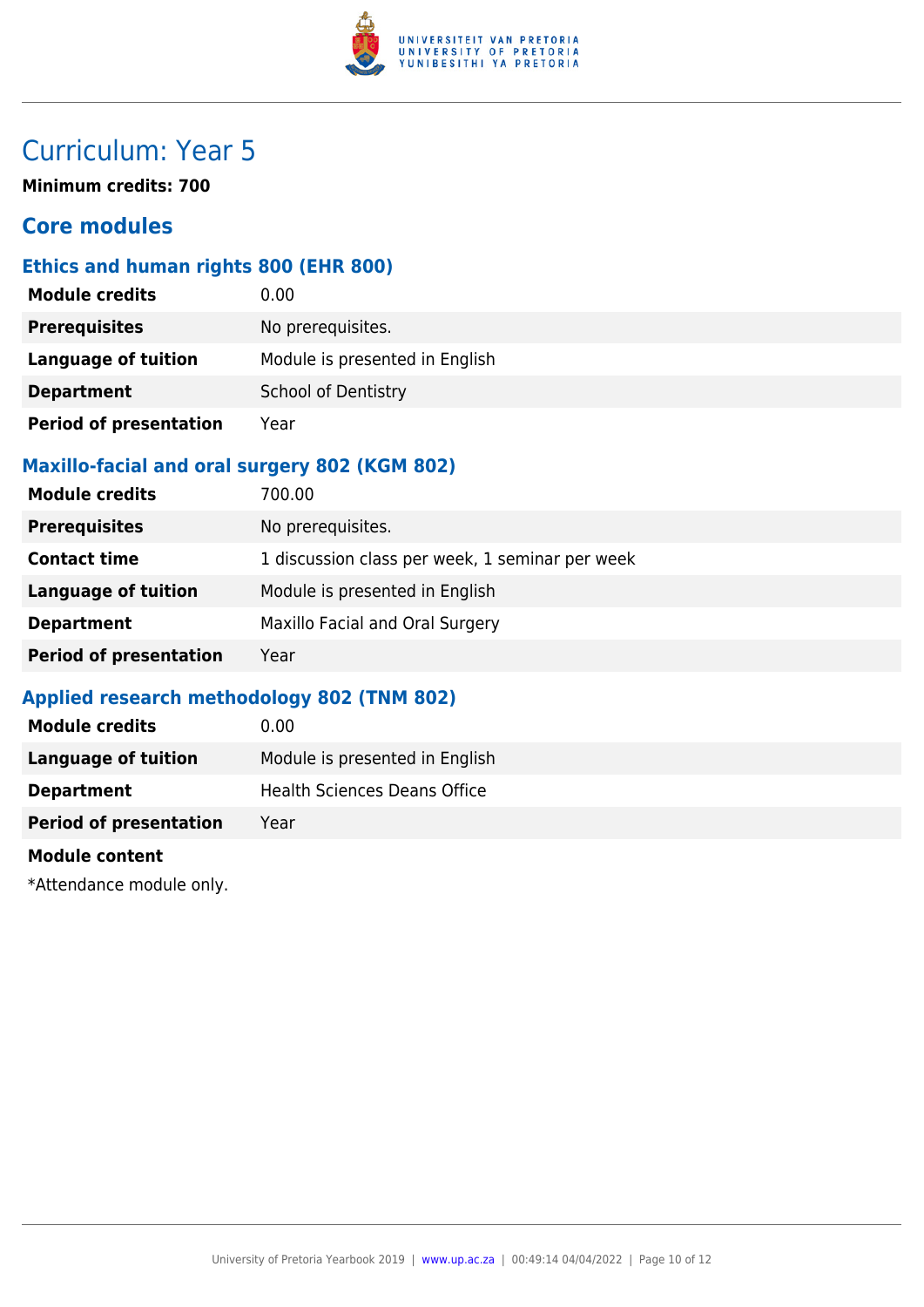

**Minimum credits: 932**

### **Core modules**

### **Principles of surgery 806 (BVC 806)**

| <b>Module credits</b>         | 52.00                          |
|-------------------------------|--------------------------------|
| <b>Prerequisites</b>          | No prerequisites.              |
| <b>Language of tuition</b>    | Module is presented in English |
| <b>Department</b>             | Surgery                        |
| <b>Period of presentation</b> | Year                           |

#### **Maxillo-facial and oral surgery 802 (KGM 802)**

| <b>Module credits</b>         | 700.00                                          |
|-------------------------------|-------------------------------------------------|
| <b>Prerequisites</b>          | No prerequisites.                               |
| <b>Contact time</b>           | 1 discussion class per week, 1 seminar per week |
| <b>Language of tuition</b>    | Module is presented in English                  |
| <b>Department</b>             | Maxillo Facial and Oral Surgery                 |
| <b>Period of presentation</b> | Year                                            |

#### **Dissertation: Maxillofacial and Oral surgery 893 (KGM 893)**

| <b>Module credits</b>         | 180.00                          |
|-------------------------------|---------------------------------|
| Language of tuition           | Module is presented in English  |
| <b>Department</b>             | Maxillo Facial and Oral Surgery |
| <b>Period of presentation</b> | Year                            |